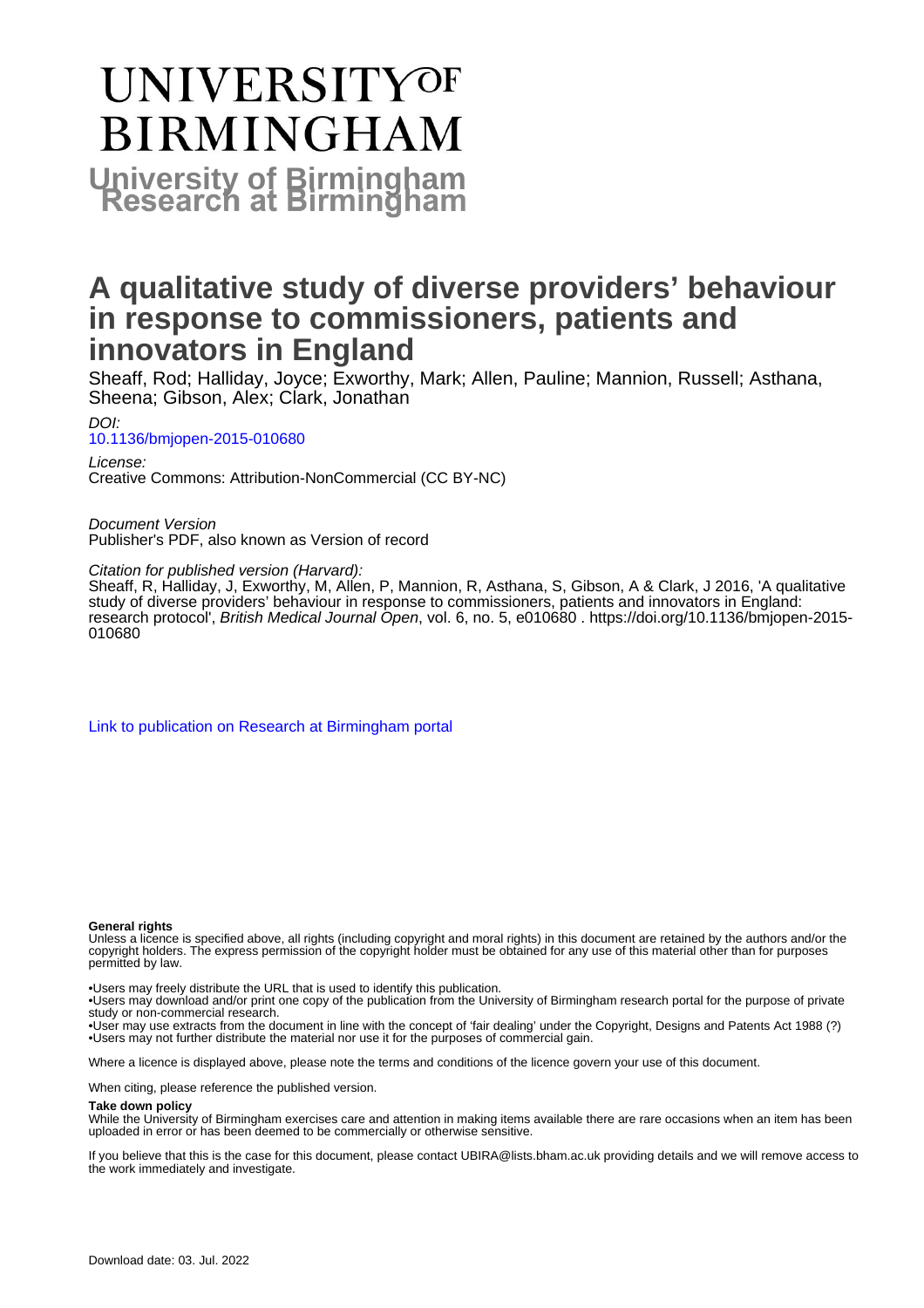## **BMJ Open** A qualitative study of diverse providers' behaviour in response to commissioners, patients and innovators in England: research protocol

Rod Sheaff,<sup>1</sup> Joyce Halliday,<sup>1</sup> Mark Exworthy,<sup>2</sup> Pauline Allen,<sup>3</sup> Russell Mannion,<sup>2</sup> Sheena Asthana,<sup>1</sup> Alex Gibson,<sup>1</sup> Jonathan Clark<sup>1</sup>

### ABSTRACT

Introduction: The variety of organisations providing National Health Service (NHS)-funded services in England is growing. Besides NHS hospitals and general practitioners (GPs), they include corporations, social enterprises, voluntary organisations and others. The degree to which these organisational types vary, however, in the ways they manage and provide services and in the outcomes for service quality, patient experience and innovation, remains unclear. This research will help those who commission NHS services select among the different types of organisation for different tasks.

Research questions: The main research questions are how organisationally diverse NHS-funded service providers vary in their responsiveness to patient choice, NHS commissioning and policy changes; and their patterns of innovation. We aim to assess the implications for NHS commissioning and managerial practice which follow from these differences.

**Methods and analysis:** Systematic qualitative comparison across a purposive sample (c.12) of providers selected for maximum variety of organisational type, with qualitative studies of patient experience and choice (in the same sites). We focus is on NHS services heavily used by older people at high risk of hospital admission: community health services; out-of-hours primary care; and secondary care ( planned orthopaedics or ophthalmology). The expected outputs will be evidence-based schemas showing how patterns of service development and delivery typically vary between different organisational types of provider.

Ethics, benefits and dissemination: We will ensure informants' organisational and individual anonymity when dealing with high profile case studies and a competitive health economy. The frail elderly is a key demographic sector with significant policy and financial implications. For NHS commissioners, patients, doctors and other stakeholders, the main outcome will be better knowledge about the relative merits of different kinds of healthcare provider. Dissemination will make use of strategies suggested by patient and public involvement, as well as DH and service-specific outlets.

## Strengths and limitations of this study

- Addresses the policy relevant research issue of diverse provision of National Health Service (NHS)-funded services.
- $\blacksquare$  Evidence-based schemas will show how different organisational types of provider vary in their typical patterns of service development and delivery.
- **EXECUTE:** Research findings are expected to inform the NHS commissioning process, provider development policy and competition policy.
- This protocol does not include quantitative analysis of the patterns or consequences of diverse provision.
- It focuses on patients' experience of choice rather than on continuity and (other aspects of ) quality of care under diverse provision.

## INTRODUCTION

English health policy, particularly Equity and excellence: Liberating the NHS,<sup>[1](#page-5-0)</sup> any qualified provider (AQP) policy, and patient choice policy,<sup>2</sup> aims to promote competition among existing NHS providers<sup>[3](#page-5-0)</sup> and the provision of NHS-funded services by diverse providers. These include corporations, professional partnerships, owner-managed small firms, social enterprises, cooperatives, voluntary organisations, NHS foundation trusts and various hybrids<sup> $4\frac{5}{2}$  $4\frac{5}{2}$ </sup> such as having a 'prime' contractor' provider subcontract others<sup>[6](#page-6-0)</sup> and the accountable care organisations foreseen in the Five Year Forward View.<sup>[7](#page-6-0)</sup> Such variations in ownership<sup>8</sup> 9 and management<sup>10–[12](#page-6-0)</sup> raise questions about how these providers differ in their reactions to the different media of power which commissioners potentially exercise over them, $^{13}$  $^{13}$  $^{13}$  hence differ in the ways that they implement health policy and NHS commissioners' aims; or indeed whether

To cite: Sheaff R, Halliday J, Exworthy M, et al. A qualitative study of diverse providers' behaviour in response to commissioners, patients and innovators in England: research protocol. BMJ Open 2016;6:e010680. doi:10.1136/bmjopen-2015- 010680

▶ Prepublication history for this paper is available online. To view these files please visit the journal online [\(http://dx.doi.org/10.1136/](http://dx.doi.org/10.1136/bmjopen-2015-010680) [bmjopen-2015-010680](http://dx.doi.org/10.1136/bmjopen-2015-010680)).

Received 26 November 2015 Revised 24 March 2016 Accepted 5 April 2016



1 School of Government, Plymouth University, Plymouth, UK <sup>2</sup>Health Services Management Centre, School of Social Policy, University of Birmingham, Birmingham, UK 3 Department of Health Services Research and Policy, London School of Hygiene and Tropical Medicine, London, UK

Correspondence to Professor Rod Sheaff; R.sheaff@plymouth.ac.uk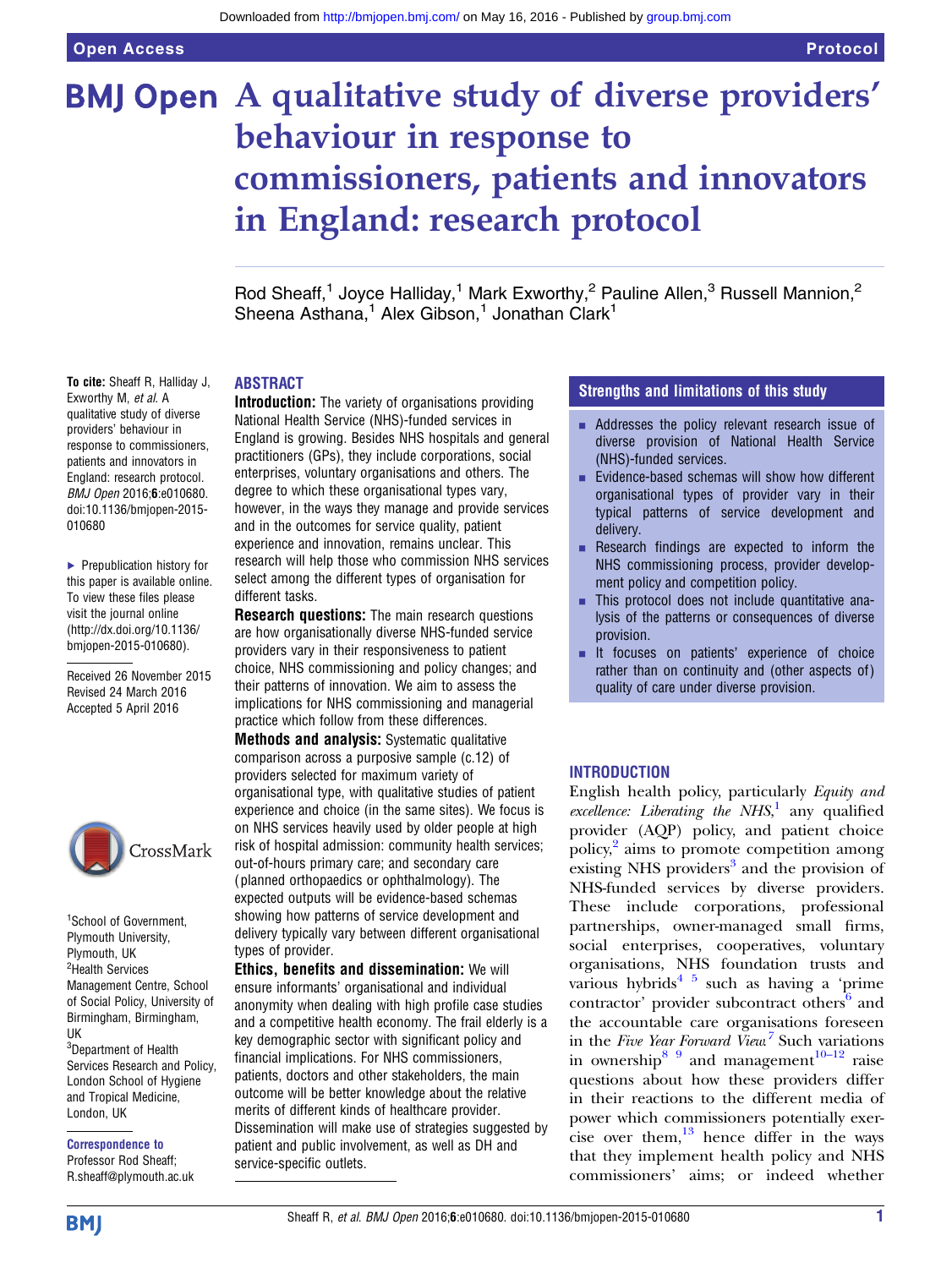commissioners will constrain them all so narrowly as to allow little variation.

Studies of other sectoral and national contexts suggest that different types of provider may vary in the services produced, $14$  patient groups served, $15-17$  $15-17$  size, prices, $^{15}$   $^{18-20}$  contractual flexibility, $^{21}$   $^{22}$  transparency, $^{23}$  $^{23}$  $^{23}$ responsiveness to financial incentives, $^{\rm 24\ 25}$  perceived trustworthiness,  $26$  clinical outcomes<sup>27</sup> and service quality.  $28\frac{29}{29}$ Different ownership might also predict different selections of innovations and technologies. $30-33$  $30-33$  These differences imply different responses to governments' and commissioners' power, to competition and competitors, patient and public participation, and inequalities in access. In contrast, other studies report different organisational types converging in productivity, managerial practices,  $34^{4.35}$  production costs<sup>[36](#page-6-0)</sup> and use of mergers.<sup>[37](#page-6-0)</sup> Providers with large market shares tend to set pricing and quality patterns for the whole health system, $15$  so the behaviour of different types of provider may depend partly on the overall  $mix^{38}$  $mix^{38}$  $mix^{38}$  and converge over time.

It is also unclear whether diverse providers react differently to their regulatory and policy environment (eg, the National Institute for Health and Care Excellence (NICE) guidance and the Francis report<sup>[39](#page-6-0)</sup>) and whether NHS foundation trusts will increase their privately-paid income<sup>[40 41](#page-6-0)</sup> towards the 49% limit. Again some studies associate 'possibility of competition' with higher efficiency<sup>[42](#page-6-0)</sup> and quality<sup>[43](#page-6-0)–46</sup> while others<sup>[47](#page-6-0)–49</sup> suggest the opposite. Neither body of research differentiates between provider types. The literature is also divided as to whether professional cultures vary between providers and the importance attaching to this. $50-52$  $50-52$ 

The scientific rationale of this study is therefore to extend and clarify previous research on provider diversification (not just competition). It will investigate multiple outcomes, analyse them longitudinally and trace them to organisational factors which produce any observed differences in behaviour between provider types, that is, differences in the outcomes which they produce as organisations and in the organisational means by which they produce those outcomes.

The policy rationale is to explore how the NHS and decision-makers within it, including clinicians who refer patients to other organisations, might exploit and influence that behaviour. This is important because the diversity of NHS providers is increasing. For example, private hospitals now do some 20% of NHS-funded hip and knee replacements,<sup>[40](#page-6-0)</sup> an estimated 31% of the  $\epsilon$ 9.7bn NHS funding of community health services in England in 2012–2013 was paid to non-NHS providers.<sup>[53](#page-6-0)</sup> Out-of-hours GP services in England are now mostly provided by social enterprises or commercial organisations.<sup>[54](#page-6-0)</sup>

Franchising NHS services to private providers excites Parliamentary<sup>[55](#page-6-0)</sup> and public<sup>[56](#page-6-0)</sup> debate. Reports and legislation (such as the Francis Report and the Care Act) are intended to shape provider behaviour irrespective of provider diversity. NHS Payments by Results are structured to promote quality rather than price competition. However, NHS commissioners' control over all types of provider is weakened by information asymmetry in the providers' favour, and commissioners' lack of managerial capacity.<sup>12</sup> <sup>13</sup> Both the Commons Public Accounts Committee and the Audit Commission have considered whether more diverse provision may weaken provider accountability to (NHS) commissioners.<sup>57</sup> <sup>58</sup>

This research aims to reduce this asymmetry by giving NHS commissioners more evidence-based knowledge as to which types of providers appear adapted to which market niches, the likely consequences of changing from one type of provider to another, where the managerial strengths and weaknesses of different types of provider lie, and which parts of NHS operational plans, contracts and guidance they tend to find easiest and hardest to comply with. That evidence should inform provider selection, alongside the monitoring (and if necessary, remedying) of provider performance. We hypothesise that the narrower provider freedoms are, the more uniform diverse providers' behaviour is likely to be in these respects. Conversely, variation is evidence of the extent to which providers have and use the freedoms which Liberating the NHS mentions. Evidence on these points would strengthen the evidence base for future guidance and health policy debates.

## RESEARCH QUESTIONS

The strongest reason for expecting a diverse provider landscape to benefit the NHS is that diverse providers may deliver and develop services in different ways, creating variants from which NHS commissioners can select. Partly to test this assumption, we want to understand more about the effects and implications of provider diversification, and the mechanisms by which provider diversification has these effects. Our study therefore asks how the organisationally diverse providers NHS-funded services vary in respect of:

- 1. Their responses to patients' and service users' rights to choose their healthcare provider, in those parts of the NHS quasi-market where providers compete to attract individual referrals and the payments that follow ('competition in markets')?
- 2. Responses to NHS commissioning changes, in those parts of the NHS quasi-market where providers compete for contracts to provide whole services ('competition for markets'), specifically, what:
	- A. Role providers play in service design?
	- B. Provider-commissioner interactions focus on (clinical outcomes, transactions and procurement, other matters)?
	- C. Responses local commissioner requirements (eg, accommodating changed referral patterns, collaboration with local authorities, targeting deprived populations) produce?
	- D. Responses national policy requirements (eg, the Fair Playing Field Review, or for productivity,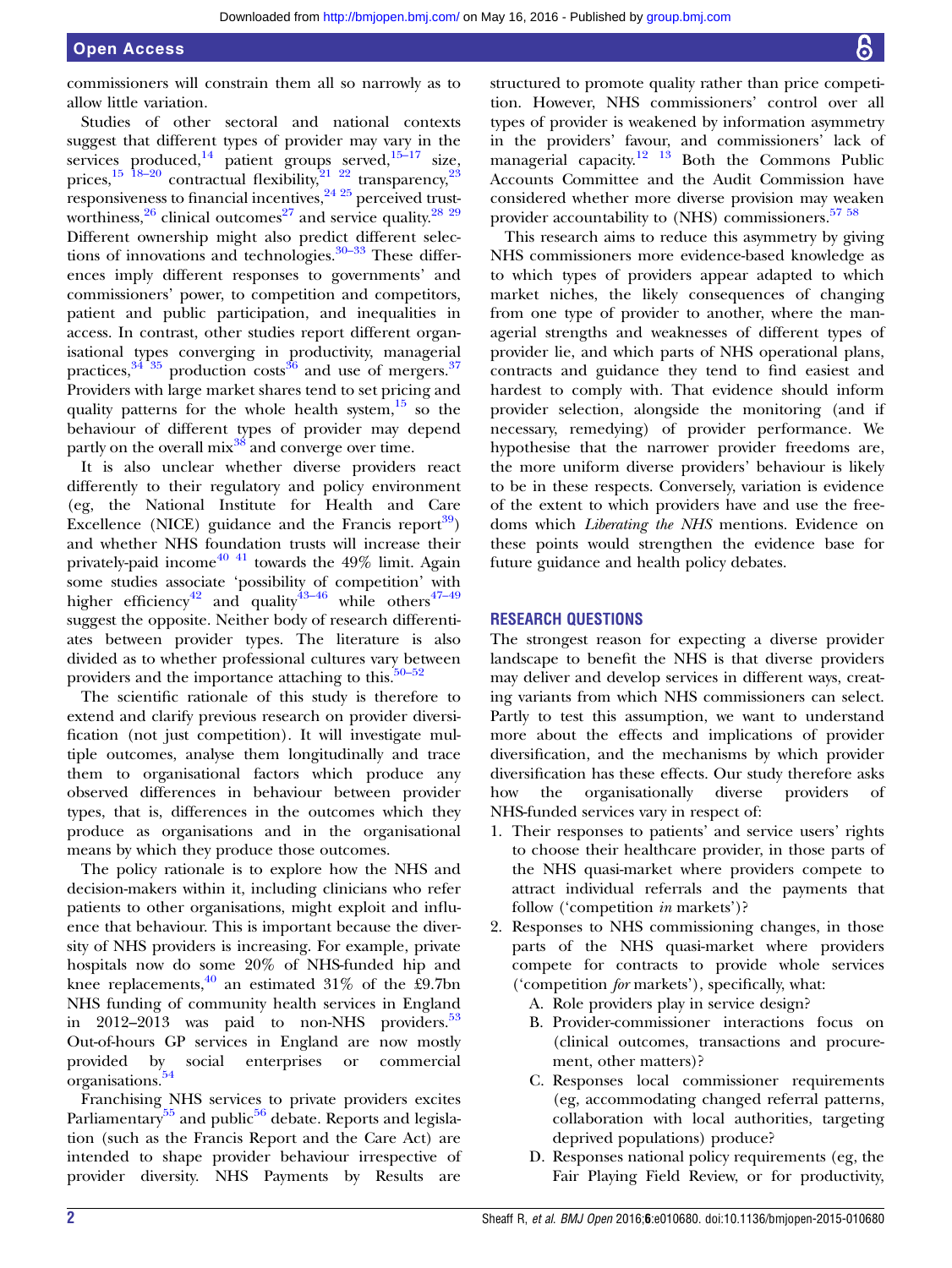impacts on outcomes, public involvement, transparency of provider activity) produce?

- 3. Use of information for commissioning purposes?
- 4. Providers':
	- A. Use of freedom to innovate (in particular, for NHS Foundation Trusts)?
	- B. Responses to potential innovations, speed of response and ensuing service changes?
- 5. Implications for commissioning and managerial practice which follow from the above, enabling the NHS to make better use of provider diversity.

## METHODS AND ANALYSIS

## **Design**

Since policy interventions are beyond researchers' control an observational study is the strongest feasible design. A focus on theory-driven qualitative methods is also required in order to understand how the different managerial regimes inside the 'black box' of the private or public firm influence behaviour.<sup>[59](#page-6-0)</sup> As a framework we will we use organisational theory, with institutional and transaction cost economics.<sup>[60 61](#page-6-0)</sup> Using that framework we will systematically compare different organisational types of provider. Our empirical focus will be on care groups that contain high proportions of older people at high risk of hospital admissions and readmissions, planned and unplanned. This will also enable us to examine how different provider types vary in terms of the patient journey across interorganisational interfaces. For primary care we focus on community health services (CHS) (district nursing, allied health professional services etc) and out-of-hours (OOH) GP services. We will examine hospital services both at whole-hospital level and in depth in certain specialities. Orthopaedics was an obvious choice but since it has already been studied we add ophthalmology. We will consider commissioning only in respect of how provider participation in commissioning differs (not commissioner structures or accountability, market entry and exit), and competition insofar as it exposes differences in provider behaviour.

The first strand of work is therefore a systematic comparison of organisational case studies of commissioner– provider interactions. Each case study will represent a different combination of provider type and services. The second strand is a qualitative tracer study of patient experience and choice, conducted in the same sites. We will draw on older patients with recent experience of each provider/service combination.

## Comparative organisational case studies

By making and systematically comparing organisational case studies we will explore differences between and within provider types regarding:

1. Innovations: both internally-generated and externallymandated innovations, including any aimed at seldom heard and deprived care groups or populations and/or involving new uses of information.

- 2. Dealing with commissioners, focusing on providers' contribution to service design; participation in commissioning activity; engagement with the public; and response to inequalities of access and outcomes (eg, how providers and commissioners target seldom heard and deprived care groups or populations).
- 3. Information availability and use: whether different provider types use information differently when dealing with commissioners; how far the available information enables commissioners to compare provider performance with commissioners' requirements and other providers' performance (or offerings); any barriers to provider transparency and accountability (eg, compliance with Francis report recommendations).

Each 'case' (unit of analysis) will be one type of provider in one of four focal currently provided services (CHS, OOH or hospital specialty). Although this may change during the study period, each of these services currently has between three and five main provider types (a different selection for each service). This includes NHS Trusts and a growing number of hybrids (chiefly consortia established to deliver particular commissions). [Table 1](#page-4-0) shows which combinations of provider type and focal service are currently (early 2016) found in the English NHS.

To cover the most common variants thus implies at least 12 case studies. For each service we will make a purposive sample of Clinical Commissioning Groups (CCGs) that will together give us a maximum-variety sample of provider types. We will use our existing data-base developed for an earlier study<sup>[13](#page-6-0)</sup> and contacts with national organisations to select CCGs having low supply side concentration and high spending on non-NHS providers (markers for plural provision). As study sites, we will where possible select CCGs where we can co-locate more than one case study, for example, CCGs having more than one type of provider for a given service, so as to abstract from differences between local health system contexts and reduce research costs. Similarly, we will if possible select providers where we can co-locate case studies of more than one of the focal services. We will try to avoid sites already being researched for related projects.

We will identify key informants by snowballing from Chief Executives in provider organisations but expect that they will include a clinical director and, for commissioners, the contract manager with whom they deal directly. We will interview these informants using a semistructured interview schedule covering the themes noted above, observe the provider-commissioner meetings, and content-analyse the managerial documents indicated as seminal by the key informants. We will collect data during 2015–2017, both prospectively (in 'real time') about foreseeable changes in NHS requirements on providers (eg, revisions to QOF (Quality and Outcomes Framework), GP contracts, CQUIN (Commissioning for Quality and Innovation) and HRG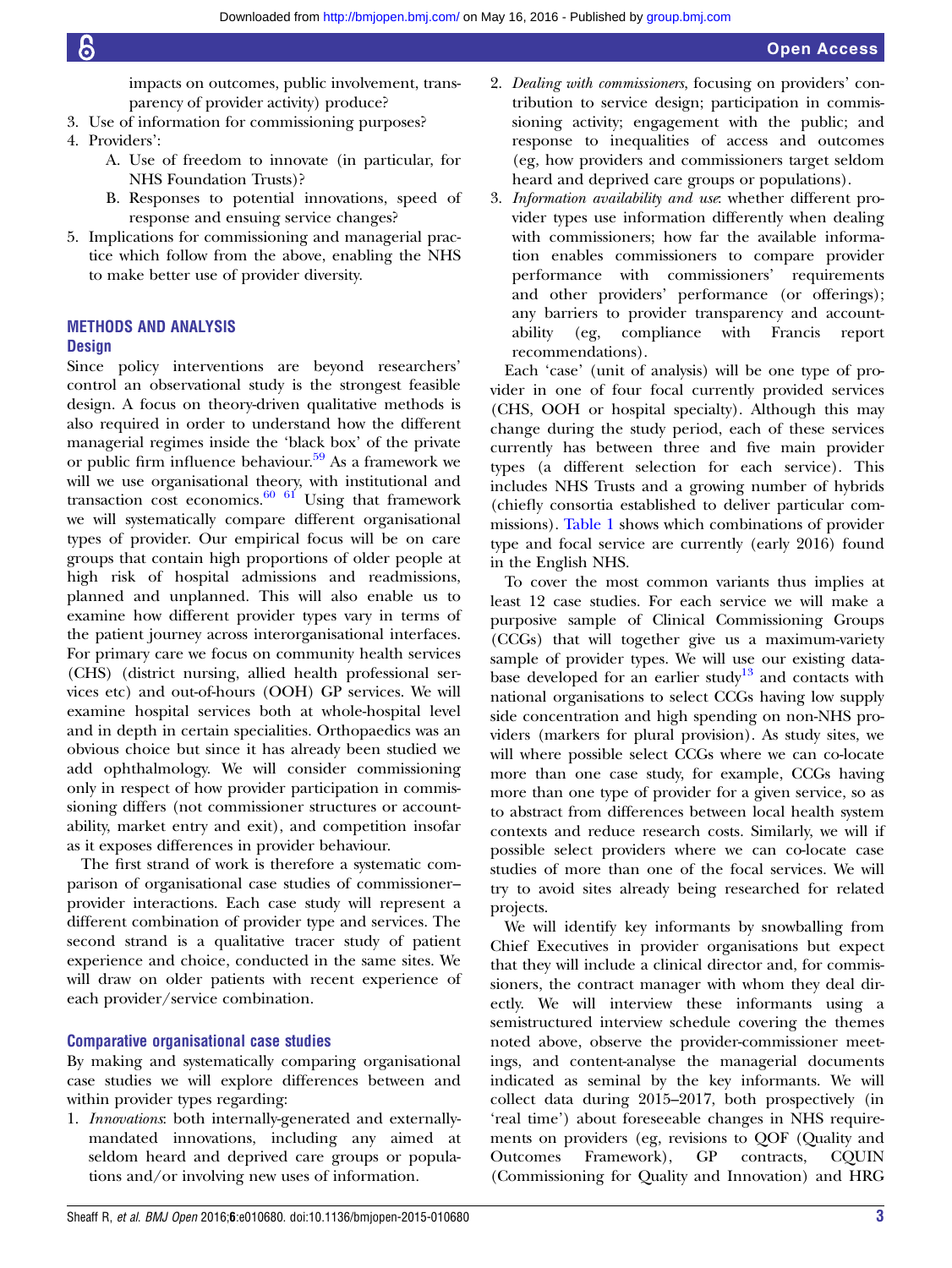<span id="page-4-0"></span>Open Access

| Combinations of provider type and focal service found in the English NHS in early 2016<br>Table 1                                                     |                                 |                                  |                                     |                        |
|-------------------------------------------------------------------------------------------------------------------------------------------------------|---------------------------------|----------------------------------|-------------------------------------|------------------------|
|                                                                                                                                                       | <b>Hospital</b><br>orthopaedics | <b>Hospital</b><br>ophthalmology | <b>Community health</b><br>services | <b>GP</b> out-of-hours |
| Corporate                                                                                                                                             |                                 |                                  |                                     |                        |
| Proprietary                                                                                                                                           |                                 |                                  |                                     |                        |
| Not-for-profit                                                                                                                                        |                                 |                                  |                                     |                        |
| Public firm                                                                                                                                           |                                 |                                  |                                     |                        |
| Cooperative                                                                                                                                           |                                 |                                  |                                     |                        |
| Voluntary                                                                                                                                             |                                 |                                  |                                     |                        |
| Professional partnership                                                                                                                              |                                 |                                  |                                     |                        |
| White cells indicate combinations that currently exist, grey cells combinations not found.<br>GP, general practitioner; NHS, National Health Service. |                                 |                                  |                                     |                        |

(Healthcare Resource Groups) tariffs; outcomes framework; high-priority NICE guidance) and retrospectively about recent major policy and/or environmental changes (eg, cuts in commissioner spending and CCGs' development as the main commissioners).

Using framework analysis,  $62 \times 63$  we will collate these data and systematically compare provider types in order to establish:

- 1. How providers behave in response to externallyoriginated innovations, patients' demands, and commissioner requirements so as to indicate how different types of provider attempt to use their 'free-doms', as defined in post-[2](#page-5-0)010 policy documents.<sup>2664</sup>
- 2. How commissioners and regulatory bodies respond to providers' behaviour, indicating what 'freedoms' providers have in practice.
- 3. What information, and other media of control,<sup>[13](#page-6-0)</sup> providers and commissioners use during their interactions, including variations in how different types of provider use information.
- 4. How inequalities of access and outcome are dealt with.

The analytic framework will include a category for CCG-specific characteristics (eg, local decisions, local histories of provision), and we will compare published administrative data about the study sites characteristics against national patterns, to identify any differences study sites that reflect CCG rather than provider characteristics. We will also analyse the data inductively to reveal any patterns unforeseen by the researchers.

## Tracer studies of patient experience

To trace patient experiences in the study sites, we will conduct qualitative research with patients and members of the public because they have privileged knowledge of patient choice ('competition in markets'), which has been a central policy rationale for provider diversity. As another policy outcome which may vary across different types of provider, we will assess whether commissioning decisions have become more democratically accountable, including the impacts of, and any changes in, patient and public involvement (PPI) arrangements.

To identify which aspects of choice are important to patients and any sensitivities, we will start by holding

focus groups of representatives of patient organisations. We will use these groups to explore which aspects of service provision patients would like to have choices about; whether they actually have these choices; and how different organisations consult and/or involve patient organisations when decision-making. We will analyse participants' responses by induction from focus group transcripts, pooling data across focus groups on the assumption that patients' preferences about choice in a given service are independent of provider type. We will invite SW Peninsula CLAHRC Patient Involvement Group (PenPIG), Healthwatch and local groups indicated by the CCG and/or providers in the study sites, and (from websites or by snowballing) any other local groups involved with the services we are focusing on.

We will then interview patients who have used each case study service within the past 3 months (to reduce recall bias). Formal sampling calculations are not relevant to this type of exploratory qualitative research. We will interview patients until data saturation. Ideally we will identify patients by file-sampling providers' patient lists (excluding patients under 65 and/or receiving terminal care and/or with cognitive impairment). But if providers cannot accommodate this we will recruit patients through CCGs and their general practices. The interviews will be semistructured, using themes derived from the focus groups and published research. From the interview transcripts we will write, then systematically compare, tracer studies, $65$  reporting what choices patients were offered, which aspects of care were covered, patients' experiences of choice-making, and its consequences. Again we will analyse the data inductively to reveal any patterns unforeseen by the researchers.

In addition, we will set up an advisory panel, inviting representation from patient organisations. Its role will be to advise on important issues to focus attention on, methods and likely problems in collecting data for the patient tracer study, the website content and usability, and any other topics relevant to the project that they wish to raise. We will support the above involvement by meeting the participants' costs of participation (eg, travel costs) and paying an honorarium.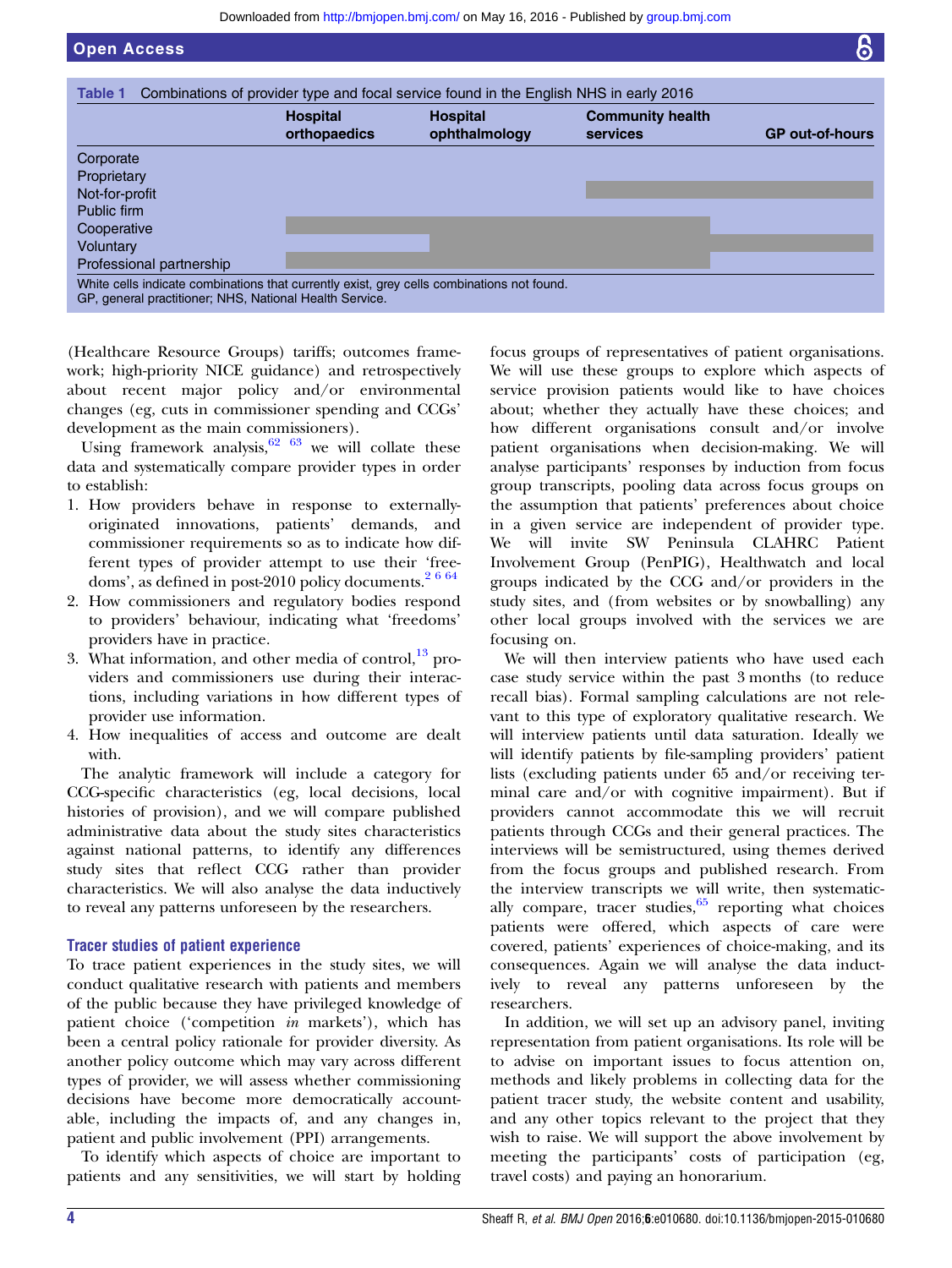## <span id="page-5-0"></span>Synthesising the organisational and patient studies

By collating these findings we will assemble a behavioural profile for each provider type, exploring which behaviours appear characteristic of, for example, foundation trusts, corporate providers, or social enterprises and how the local health economy context appears to influence that behaviour. Comparing these profiles will show the respects in which provider behaviour varies.

Attributing observed provider behaviour to a reform programme is inherently complex. In realist evaluation terms, current policy<sup>1 2'[7](#page-6-0)</sup> assumes that the mechanism by which provider diversification policy has its intended effects is:

- 1. Commissioners strengthen patient and public participation, focus attention on health outcomes and inequalities, and develop the infrastructure (eg, information systems) necessary to implement reform policies through commissioning.
- 2. They commission more diverse providers.
- 3. More diverse provider behaviour results in innovation, a concern for quality, better use of information, and greater responsiveness to patients' preferences.
- 4. This causes greater achievement of the policy outcomes <sup>1</sup> above.

The methods we propose are thus intended to generate evidence of the extent to which the observed provider behaviours can be attributed to the reforms and present some diagnostic evidence should that attribution not be confirmed.

#### ETHICS, BENEFIT AND DISSEMINATION

The project has ethical approval (Ref. 15/EM/0089). We will obtain research governance permissions site by site. This is non-clinical research and the ethical complications of interviewing especially vulnerable people or informant deception do not arise. We will observe meetings only with the participants' consent. We will conduct patient and PPI in the same sites, providers and services as the organisational case studies. We will also include PPI as a research method by involving patients in refining research questions, providing data and advising the researchers. To preserve informant anonymity we will pseudonymise our informants and, where applicable, their organisations, and avoid definite descriptions (descriptions so specific that only one organisation matches them) in research reports and publications, unless we obtain informants' written permission not to. We will keep data that identify informants or their organisations in password-protected electronic storage with the option of encryption or (for paper) in locked cabinets in locked private offices.

Expected benefits from this research relate to commissioning and referral practice. We aim to enable NHS commissioners to select and make contracts with providers in a more informed way. This would include indicating which forms of monitoring (use of information)

and incentives are most effective with different provider types. We also aim to inform provider development policy, by contributing to the evidence about, for example, which kinds of provider appear best qualified for particular roles in local health economies, and for the same reasons, help inform clinicians who, in making a referral, select a provider on behalf of their patient. This would help support an informed contestability of service provision. Similarly, such findings have potential to inform the organisational development of NHS foundation trusts and to inform competition policy by contributing evidence about the preferred market niches of different kinds of provider.

Our dissemination plans for patient informants will be shaped by PPI but are likely to include local meetings, probably, for practical reasons, one per study site. We will feed our findings back to managerial informants (who may include local authority and Health and Well-Being Board members) at face-to-face meetings. Our experience suggests that managers also appreciate opportunities to discuss the practical implications of research findings with peers elsewhere, so we will probably arrange a single workshop involving all such informants. We will submit presentations to national and regional conferences and organisations aimed at service providers, professional bodies and professional leaders, for instance the NHS Confederation. We will maintain a website publishing the main research findings. We will also submit papers to peer reviewed journals and to academic and scientific conferences, prioritising openaccess publication.

Contributors RS led the development of the original grant application and had responsibility for the conceptualisation of the study and protocol development, supported by ME, PA, SA, AG, RM and JH. RS and JH drafted this paper. All contributors approved the final draft.

Funding This study is funded under the Department of Health's Policy Research Programme (PR-X03-1113-11005).

Competing interests None declared.

Ethics approval MREC ethical approval (Reference 15/EM/0089, 17 February 2015).

Provenance and peer review Not commissioned; externally peer reviewed.

**Open Access** This is an Open Access article distributed in accordance with the Creative Commons Attribution Non Commercial (CC BY-NC 4.0) license, which permits others to distribute, remix, adapt, build upon this work noncommercially, and license their derivative works on different terms, provided the original work is properly cited and the use is non-commercial. See: [http://](http://creativecommons.org/licenses/by-nc/4.0/) [creativecommons.org/licenses/by-nc/4.0/](http://creativecommons.org/licenses/by-nc/4.0/)

#### **REFERENCES**

- Department of Health. Equity and excellence: liberating the NHS. London: Department of Health, 2010. Report No.: Cm 7881.
- 2. Department of Health. NHS Choice Framework 2015 to 2016. London: Department of Health, 2016 (cited 1 Feb 2016). [https://](https://www.gov.uk/government/publications/nhs-choice-framework-2015-to-2016) [www.gov.uk/government/publications/nhs-choice-framework-](https://www.gov.uk/government/publications/nhs-choice-framework-2015-to-2016)[2015-to-2016.](https://www.gov.uk/government/publications/nhs-choice-framework-2015-to-2016)
- 3. Sheaff R. Plural provision of primary medical care in England, 2002– 2012. [J Health Serv Res Policy](http://dx.doi.org/10.1177/1355819613489544) 2013;18 2):20-8.
- 4. Alexander J, Nank R. Public--nonprofit partnership: realizing the new public service. [Administration Society](http://dx.doi.org/10.1177/0095399709332296) 2009;41:364-86.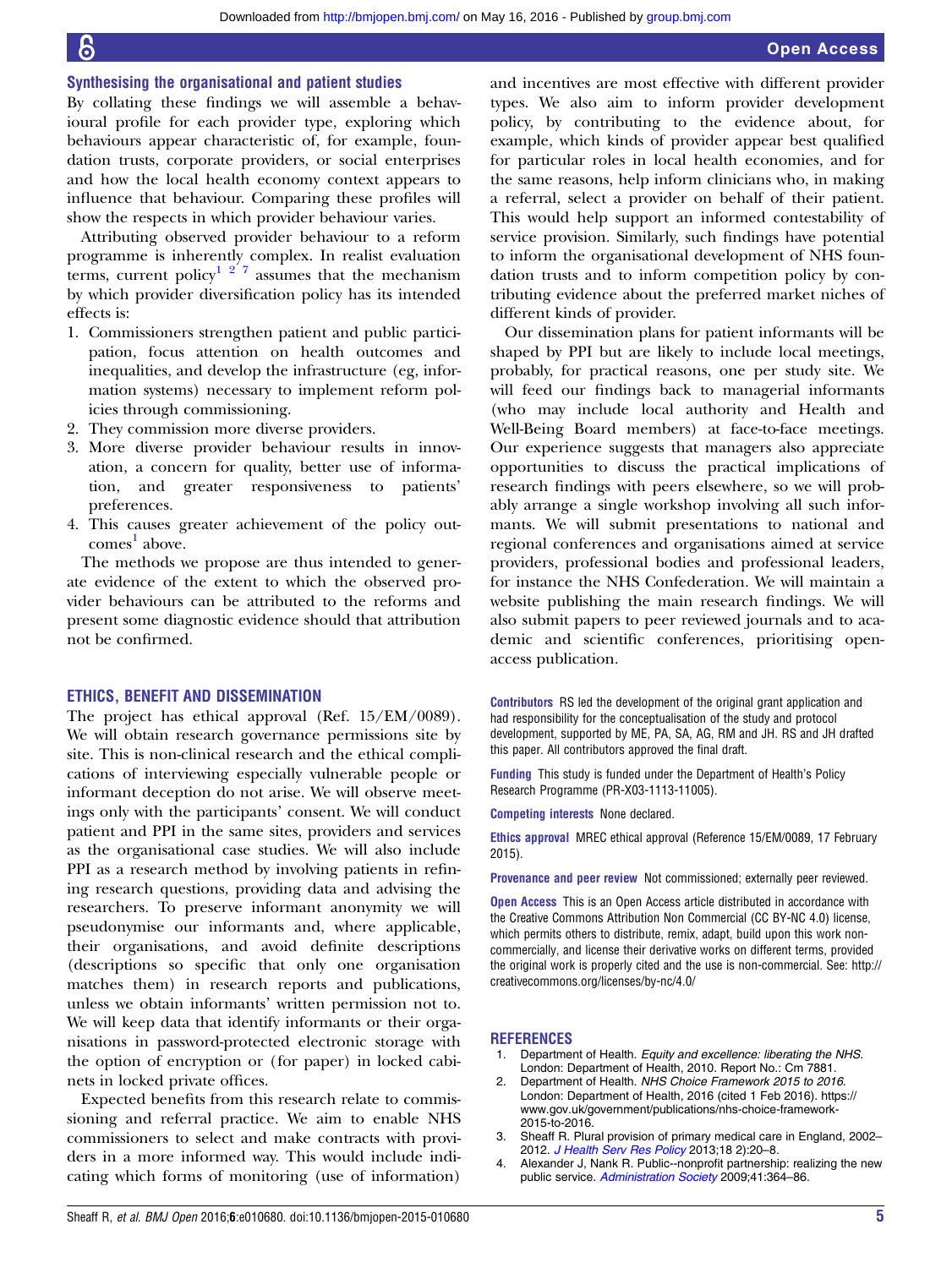- <span id="page-6-0"></span>5. Sheaff R, Child S, Schofield J, et al. Understanding professional partnerships and non-hierarchical organisations. London: NIHR-SDO, 2012.
- 6. NHS Commissioning Board. The NHS Standard Contract: a guide for clinical commissioners. London: NHS Commissioning Board, 2013 (cited 1 Feb 2016). [https://www.england.nhs.uk/?s=prime](https://www.england.nhs.uk/?s=prime+contractor) [+contractor](https://www.england.nhs.uk/?s=prime+contractor)
- 7. NHS England. *Five year forward view*. London: NHS England, 2014.<br>8. Mahar M. Money driven medicine: the real reason health care costs.
- Mahar M. Money driven medicine: the real reason health care costs so much. New York: Collins, 2006.
- 9. Alexander J. Adaptive Strategies of Nonprofit Human Service Organizations in an Era of Devolution and New Public Management. [Nonprofit Manag Leadersh](http://dx.doi.org/10.1002/nml.10305) 2000;10:287–303.
- 10. Hvidman U, Andersen SC. Impact of performance management in public and private organizations. [J Public Adm Res Theory](http://dx.doi.org/10.1093/jopart/mut019) 2014;24:35–58.
- 11. Johansen M, Zhu L. Market competition, political constraint, and managerial practice in public, nonprofit, and private American hospitals. [J Public Adm Res Theory](http://dx.doi.org/10.1093/jopart/mut029) 2014;24:159-84.
- 12. Bartlett W, Allen P, Pérotin V, et al. Provider diversity in the NHS: impact on quality and innovation. London: Health Reform Evaluation Programme (HREP), 2012.
- 13. Sheaff R, Charles N, Mahon A, et al. NHS commissioning practice and health system governance: a mixed-methods realistic evaluation. [Health Serv Deliv Res](http://dx.doi.org/10.3310/hsdr03100) 2015;3:1-184.
- 14. Horwitz JR. Making profits and providing care: comparing nonprofit, for-profit, and government hospitals. [Health Aff](http://dx.doi.org/10.1377/hlthaff.24.3.790) 2005;24:790–801.
- 15. Rosenau PV, Linder SH. Two decades of research comparing for-profit and nonprofit health provider performance in the United States\*. [Soc Sci Q](http://dx.doi.org/10.1111/1540-6237.8402001) 2003;84:219–41.
- 16. Clement J, White K, Valdmanis V. Charity care: do not-for-profits influence for-profits? Med Care Res Rev 2002;59:59–78.
- 17. Devers KJ, Brewster LR, Casalino LP. Changes in hospital competitive strategy: a new medical arms race? [Health Serv Res](http://dx.doi.org/10.1111/1475-6773.00124) 2003;38(Pt 2):447–69.
- 18. Devereaux PJ, Heels-Ansdell D, Lacchetti C, et al. Payments for care at private for-profit and private not-for-profit hospitals: a systematic review and meta-analysis. [CMAJ](http://dx.doi.org/10.1503/cmaj.1040722) 2004;170:1817-24.
- 19. Cutler D, Horwitz J. Converting hospitals from not-for-profit to for-profit status. why and what effects? In: Cutler D. ed. The changing hospital industry: comparing for-profit and not-for-profit institutions. Chicago: University of Chicago Press, 2000:45–90.
- 20. Guyatt G, Devereaux PJ, Lexchin J, et al. A systematic review of studies comparing health outcomes in Canada and the United States. Open Med 2007;1:27–36.
- 21. Chambers N, Sheaff R, Mahon A, et al. The practice of commissioning healthcare from a private provider: learning from an in-depth case study. BMC [Health Serv Res](http://dx.doi.org/10.1186/1472-6963-13-S1-S4) 2013;13(Suppl 1):S4.
- 22. Bevan G. Have targets done more harm than good in the English NHS? No. **[BMJ](http://dx.doi.org/10.1136/bmj.a3129)** 2009;338:a3129.
- 23. Comptroller and Auditor General. The role of major contractors in the delivery of public services. London: National Audit Office, 2013. Report No.: HC810.
- 24. Porter A, Mays N, Shaw S, et al. Commissioning healthcare for people with long term conditions: the persistence of relational contracting in England's NHS quasi-market. [BMC Health Serv Res](http://dx.doi.org/10.1186/1472-6963-13-S1-S2) 2013;13(Suppl 1):S2.
- 25. Audit Commission, Healthcare Commission. Is the treatment working? Progress with the NHS system reform programme. London: Audit Commission, 2008.
- 26. Drevs F, Tscheulin DK, Lindenmeier J. Do patient perceptions vary with ownership status? A study of nonprofit, for-profit, and public hospital patients. [Nonprofit Voluntary Sector Q](http://dx.doi.org/10.1177/0899764012458179) 2014;43:164-84.
- 27. Devereaux PJ, Schunemann HJ, Ravindran N, et al. Comparison of mortality between private for-profit and private not-for-profit hemodialysis centers: a systematic review and meta-analysis. [JAMA](http://dx.doi.org/10.1001/jama.288.19.2449) 2002;288:2449–57.
- 28. Comondore VR, Devereaux PJ, Zhou Q, et al. Quality of care in for-profit and not-for-profit nursing homes: systematic review and meta-analysis. [BMJ](http://dx.doi.org/10.1136/bmj.b2732) 2009;339:b2732.
- 29. Pérotin V, Zamora B, Reeves R, et al. Does hospital ownership affect patient experience? An investigation into public–private sector differences in England. J Health Econ 2013;32:633–46.
- 30. Greenhalgh T, Robert G, Macfarlane F, et al. Diffusion of innovations in service organizations: systematic review and recommendations. [Milbank Q](http://dx.doi.org/10.1111/j.0887-378X.2004.00325.x) 2004;82:581–629.
- 31. Newton J, Graham J, McLoughlin K, et al. Receptivity to change in a general medical practice. [Br J Manag](http://dx.doi.org/10.1111/1467-8551.00271) 2003;14:143-53.
- 32. Butler M. Managing from the inside out: drawing on 'receptivity' to explain variation in strategy implementation. [Br J Manag](http://dx.doi.org/10.1111/j.1467-8551.2003.00392.x) 2003;14 (Suppl):S47–60.
- 33. Beckert W, Christensen M, Collyer K. Choice of NHS-funded Hospital Services in England. [Econ J](http://dx.doi.org/10.1111/j.1468-0297.2012.02496.x) 2012;122:400-17.
- 34. Reay T, Hinings CR. Managing the rivalry of competing institutional logics. [Organ Stud](http://dx.doi.org/10.1177/0170840609104803) 2009;30:629-52.
- 35. Pache A-C, Santos F. Inside the Hybrid Organization: selective coupling as a response to competing institutional logics. [Acad](http://dx.doi.org/10.5465/amj.2011.0405) [Manage J](http://dx.doi.org/10.5465/amj.2011.0405) 2013;56:972–1001.
- Potter SJ. A longitudinal analysis of the distinction between for-profit and not-for-profit hospitals in America. [J Health Soc Behav](http://dx.doi.org/10.2307/3090225) 2001;42:17.
- 37. Schmid A, Ulrich V. Consolidation and concentration in the German hospital market: the two sides of the coin. [Health Policy](http://dx.doi.org/10.1016/j.healthpol.2012.08.012) 2013;109:301–10.
- 38. Eggleston K, Shen YC, Lau J, et al. Hospital ownership and quality of care: what explains the different results in the literature? [Health](http://dx.doi.org/10.1002/hec.1333) [Econ](http://dx.doi.org/10.1002/hec.1333) 2008;17:1345–62.
- 39. The Mid Staffordshire NHS Foundation Trust Inquiry. Independent Enquiry into the Care Provided by Mid Staffordshire NHS Foundation Trust 2005–2009. London: HMSO, 2010.
- 40. Competition Commission. Private healthcare market investigation. London: Competition Commission, 2013.
- 41. Exworthy M, Frosini F, Jones L. Are NHS foundation trusts able and willing to exercise autonomy? 'You can take a horse to water…'. [J Health Serv Res Policy](http://dx.doi.org/10.1258/jhsrp.2011.010077) 2011;16:232–7.
- 42. Dranove D, White WD. Recent theory and evidence on competition in hospital markets. [J Econ Manag Strategy](http://dx.doi.org/10.1111/j.1430-9134.1994.00169.x) 1994;3:169-209.
- 43. Cooper Z, Gibbons S, Jones S, et al. Does Hospital Competition Save Lives? Evidence From The English NHS Patient Choice Reforms. Econ J (London) 2011;121:F228–60.
- 44. Gaynor M, Moreno-Serra R, Propper C. Can competition improve outcomes in UK health care? Lessons from the past two decades. [J Health Serv Res Policy](http://dx.doi.org/10.1258/jhsrp.2011.011019) 2012;17(Suppl 1):49–54.
- 45. Bloom N, Propper C, Seiler S, et al. The impact of competition on management quality: evidence from public hospitals. London: LSE, 2010. Report No.: 983.
- 46. Propper C, Burgess S, Gossage D. Competition and Quality: evidence from the NHS Internal Market 1991-9. [Econ J](http://dx.doi.org/10.1111/j.1468-0297.2007.02107.x) 2008;118:138–70.
- 47. Pollock A, Macfarlane A, Kirkwood G, et al. No evidence that patient choice in the NHS saves lives. *[Lancet](http://dx.doi.org/10.1016/S0140-6736(11)61553-5)* 2011;378:2057-60.
- 48. Player S, Leys C. Confuse and conceal: the NHS and independent sector treatment centres. Monmouth: Merlin, 2008.
- 49. Yates J. Private eye, heart and hip: surgical consultants, The National health service and private medicine. Edinburgh: Churchill Livingstone, 1995.
- 50. Bevan G. Impact of devolution of health care in the UK: provider challenge in England and provider capture in Wales, Scotland and Northern Ireland? [J Health Serv Res Policy](http://dx.doi.org/10.1258/jhsrp.2010.009174) 2010;15:67-8.
- 51. Andersen LB, Jakobsen M. Does ownership matter for the provision of professionalized services? Hip operations at publicly and privately owned clinics in Denmark. Public Adm 2011;89: 956–74.
- 52. Waring J, Bishop S. Healthcare identities at the crossroads of service modernisation: the transfer of NHS clinicians to The Independent sector? [Soc Health Illn](http://dx.doi.org/10.1111/j.1467-9566.2010.01311.x) 2011;33:661-76.
- 53. Laing W. Primary care and out-of-hospital services UK market report. 2nd Edn. London: LaingBuisson, 2015.
- 54. National Audit Office (NAO). Out-of-hours GP services in England. London: National Audit Office, 2014 (cited 14 Dec 2015). Report No.: HC 439 [https://www.nao.org.uk/report/hours-gp-services](https://www.nao.org.uk/report/hours-gp-services-england-2/)[england-2/](https://www.nao.org.uk/report/hours-gp-services-england-2/)
- 55. House of Commons Committee of Public Accounts. Department of Health: The Franchising of Hinchingbrooke Health Care NHS Trust and Peterborough and Stamford Hospitals NHS Foundation Trust. London: House of Commons, 2013. Report No.: HC789.
- 56. Kenny C. Public turns against NHS use of private providers. Pulse 2013. [http://www.pulsetoday.co.uk/hot-topics/practice-news/public](http://www.pulsetoday.co.uk/hot-topics/practice-news/public-turns-against-nhs-use-of-private-providers/20005345.fullarticle)[turns-against-nhs-use-of-private-providers/20005345.fullarticle](http://www.pulsetoday.co.uk/hot-topics/practice-news/public-turns-against-nhs-use-of-private-providers/20005345.fullarticle)
- 57. House of Commons Committee of Public Accounts. The provision of the out–of–hours GP service in Cornwall. London: HMSO, 2013. Report No.: HC 471 [Incorporating HC 1105, Session 2012-13].
- 58. National Audit Office. The role of major contractors in the delivery of public services. London: National Audit Office, 2013. Report No.: HC 810. SessIon 2013-14.
- 59. Walach H, Falkenberg T, Fønnebø V, et al. Circular instead of hierarchical: methodological principles for the evaluation of complex interventions. **[BMC Med Res Methodol](http://dx.doi.org/10.1186/1471-2288-6-29) 2006;6:29.**
- 60. Williamson O. The economic institutions of capitalism. New York: Free Press, 1985.
- 61. Hansmann H. The ownership of enterprise. Cambridge, USA: Harvard UP, 1996.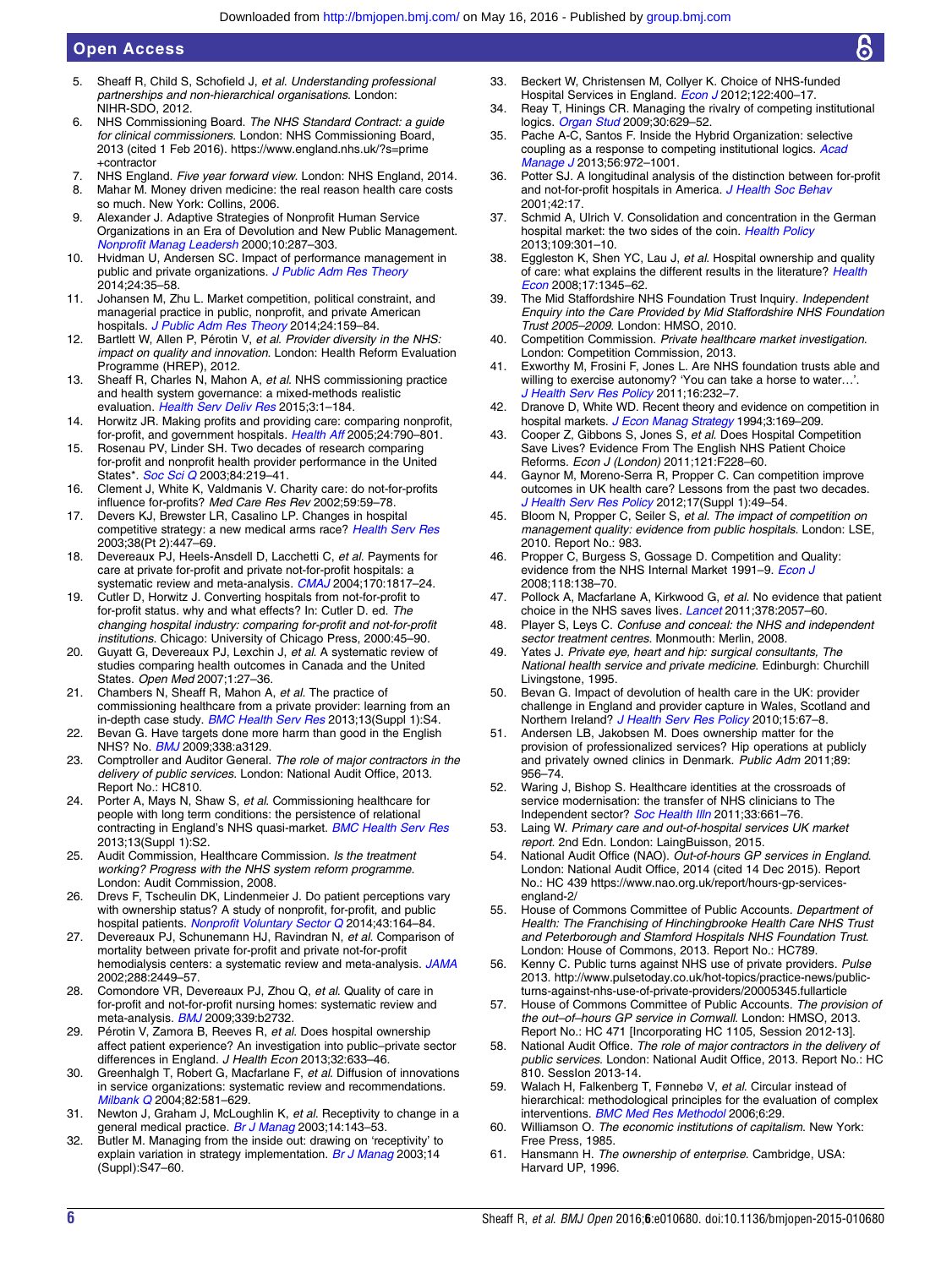## Open Access

62. Ritchie J, Spencer L. Qualitative analysis for applied social theory. In: Bryman A, Burgess R, eds. Analysing qualitative data. London: Routledge, 1994:173–94.

<span id="page-7-0"></span> $\bm{6}$ 

- 63. Gale NK, Heath G, Cameron E, et al. Using the framework method for the analysis of qualitative data in multi-disciplinary health research. [BMC Med Res Methodol](http://dx.doi.org/10.1186/1471-2288-13-117) 2013;13:117.
- 64. Almeida C, Travassos C, Porto S, et al. Health sector reform in Brazil: a case study of inequity. Int J Health Serv 2000;30: 129–62.
- 65. Symon G, Long K, Ellis J. The coordination of work activities: cooperation and conflict in a hospital context. [Comput Supported](http://dx.doi.org/10.1007/BF00141934) [Cooperative Work \(CSCW\)](http://dx.doi.org/10.1007/BF00141934) 1996;5:1–31.